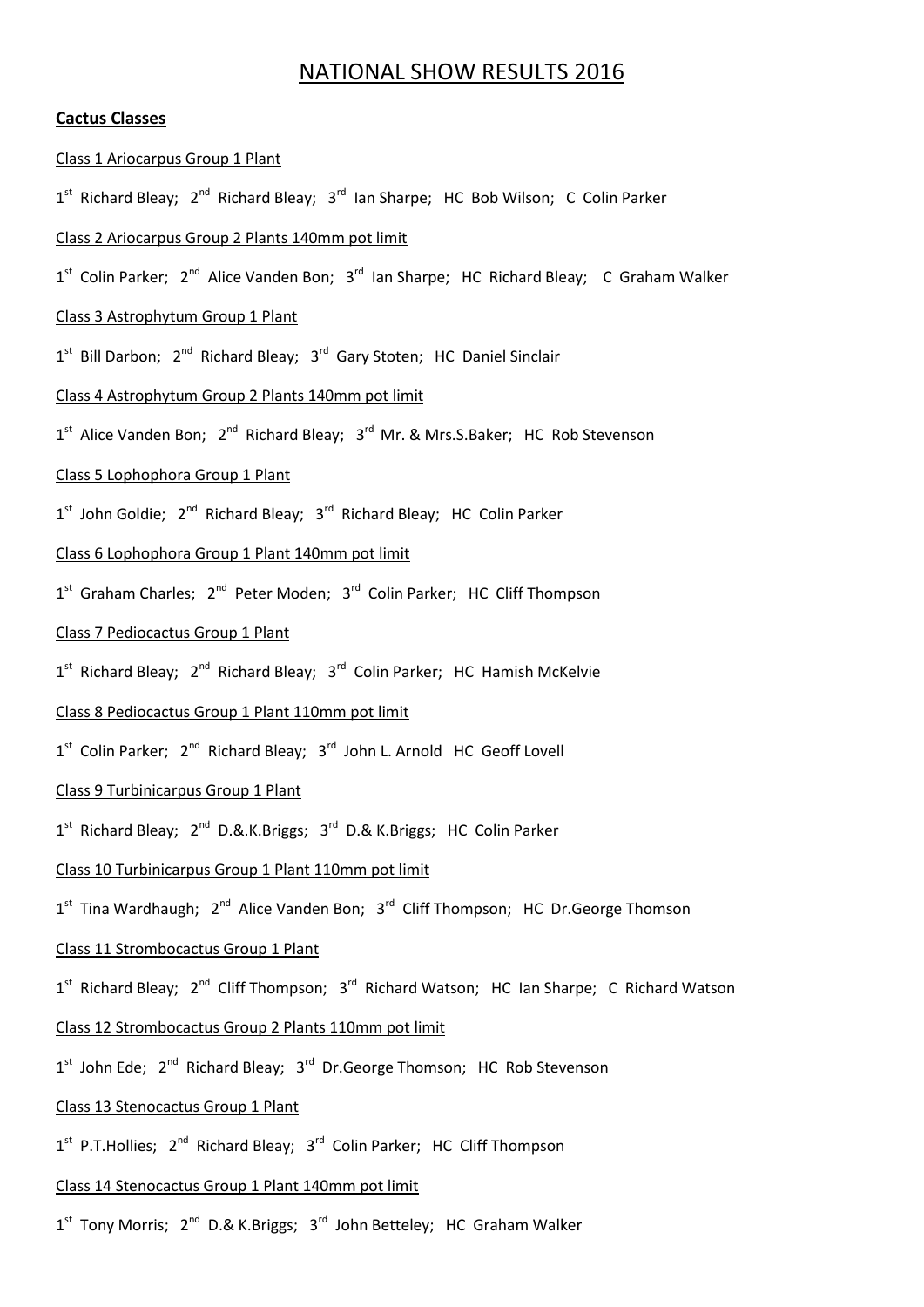## Class 15 Thelocactus Group 1 Plant

- 1<sup>st</sup> Dr.George Thomson; 2<sup>nd</sup> Richard Bleay; 3<sup>rd</sup> Tina Wardhaugh; HC Colin Parker
- Class 16 Thelocactus Group 1 Plant 140mm pot limit
- 1<sup>st</sup> Cliff Thompson; 2<sup>nd</sup> John Betteley; 3<sup>rd</sup> Cliff Thompson

## Class 17 Echinocactus Group 1 Plant

1<sup>st</sup> Dr.A.W. & Mrs.S.Mace; 2<sup>nd</sup> Daniel Sinclair; 3<sup>rd</sup> Derek Bowdery

## Class 18 Echinocactus Group 1 Plant 180mm pot limit

1<sup>st</sup> Dr.George Thomson; 2<sup>nd</sup> Mr. & Mrs.S.Baker; 3<sup>rd</sup> Richard Bleay; HC Richard Bleay

## Class 19 Echinocactus grusonii 1 Plant

1<sup>st</sup> Richard Bleay; 2<sup>nd</sup> Mr.E.Ellis; 3<sup>rd</sup> John Skinner

## Class 20 Cereus Group 1 Plant 180mm pot limit

1<sup>st</sup> Hamish McKelvie; 2<sup>nd</sup> Dr.Tony Roberts; 3<sup>rd</sup> Gerry Blacoe

## Class 21 Cereus Group Cleistocactus Subgroup 1 Plant

1<sup>st</sup> Derek Pover; 2<sup>nd</sup> Dr.Tony Roberts; 3<sup>rd</sup> Dr.Gillian Evison; HC Mathew Chatterton

## Class 22 Cereus Group Espostoa Subgroup 1 Plant

1<sup>st</sup> Doug Forbes; 2<sup>nd</sup> Dr.Gillian Evison; 3<sup>rd</sup> Derek Bowdery

## Class 23 Cereus Group Pachycereus Subgroup 1 Plant

1<sup>st</sup> Curtis Leach; 2<sup>nd</sup> Derek Bowdery; 3<sup>rd</sup> Derek Bowdery

## Class 24 Echinopsis Group 1 Plant

1<sup>st</sup> Ian Robinson; 2<sup>nd</sup> Tony Morris; 3<sup>rd</sup> Daniel Sinclair; HC Colin Parker

## Class 25 Echinopsis Group 1 Plant 260mm pot limit

1<sup>st</sup> Dr.Gillian Evison; 2<sup>nd</sup> John L. Arnold; 3<sup>rd</sup> Cliff Thompson; HC Molly Murby

## Class 26 Echinopsis Group 2 Plants 180mm pot limit

1<sup>st</sup> Cliff Thompson; 2<sup>nd</sup> Rob Stevenson; 3<sup>rd</sup> John Betteley

## Class 27 Copiapoa Group 1 Plant

1<sup>st</sup> Tony Morris; 2<sup>nd</sup> Hamish McKelvie; 3<sup>rd</sup> Ian Robinson; HC Tony Morris; C Tony Morris

## Class 28 Copiapoa Group 1 Plant 180mm pot limit

1<sup>st</sup> John Ede; 2<sup>nd</sup> P.T.Hollies; 3<sup>rd</sup> P.T.Hollies; HC Mr. & Mrs.S.Baker

### Class 29 Copiapoa Group 1 Plant 140mm pot limit

1<sup>st</sup> Mr. & Mrs.S.Baker; 2<sup>nd</sup> Clif Morcom; 3<sup>rd</sup> Adrian Weatherill; HC Barry Hancock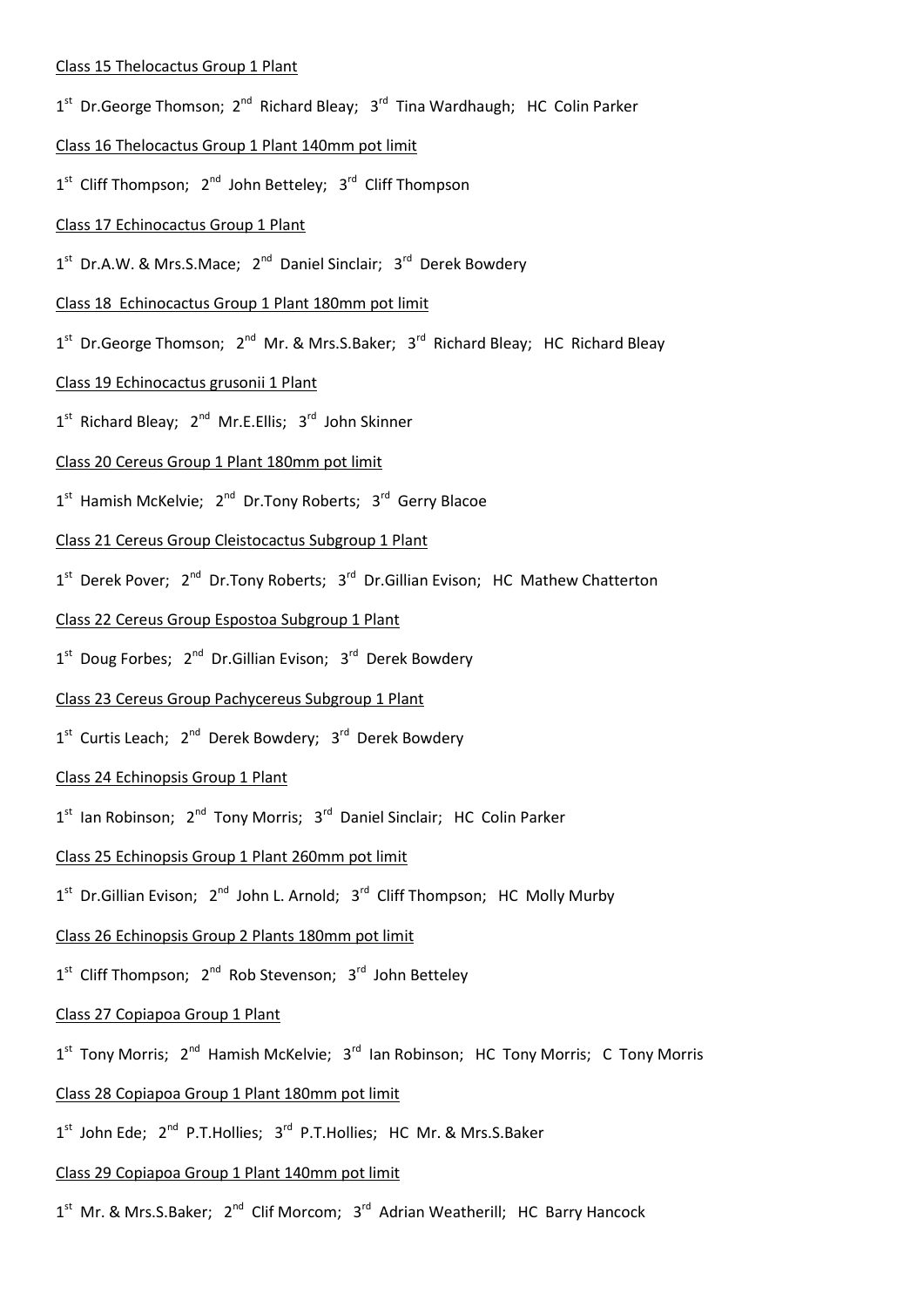#### Class 30 Matucana Group 1 Plant

## 1<sup>st</sup> Ian Robinson

## Class 31 Matucana Group 1 Plant 140mm pot limit

1<sup>st</sup> Costas Papathanasiou; 2<sup>nd</sup> John Betteley; 3<sup>rd</sup> Cliff Thompson

### Class 32 Gymnocalycium Group 1 Plant

1<sup>st</sup> Colin Parker; 2<sup>nd</sup> Colin Parker; 3<sup>rd</sup> Daniel Sinclair; HC Costas Papathanasiou

## Class 33 Gymnocalycium Group 2 Plants 180mm pot limit

1<sup>st</sup> Hamish McKelvie; 2<sup>nd</sup> Cliff Thompson; 3<sup>rd</sup> Daniel Sinclair

## Class 34 Gymnocalycium Group 3 Plants 110mm pot limit

1<sup>st</sup> Daniel Sinclair; 2<sup>nd</sup> Barry Hancock; 3<sup>rd</sup> Daniel Sinclair; HC Colin Parker; C Costas Papathanasiou

#### Class 35 Eriosyce Group 1 Plant

1<sup>st</sup> John L. Arnold; 2<sup>nd</sup> Bob Wilson; 3<sup>rd</sup> L.K.G.Eastoe; HC Hamish McKelvie

## Class 36 Eriosyce Group 2 Plants 140mm pot limit

1<sup>st</sup> Graham Evans; 2<sup>nd</sup> Barry Tibbetts; 3<sup>rd</sup> Dr.A.W. & Mrs.S.Mace; HC Gareth Darbon

## Class 37 Melocactus Group 1 Plant

1<sup>st</sup> Dr.Gillian Evison; 2<sup>nd</sup> Dr.George Thomson; 3<sup>rd</sup> Peter Moden; HC Dr.Gillian Evison; C Susan Papathanasiou

### Class 38 Melocactus Group 1 Plant 140mm pot limit

1<sup>st</sup> Dr.George Thomson; 2<sup>nd</sup> Gareth Darbon; 3<sup>rd</sup> Martin Edwards; HC Dr.George Thomson

## Class 39 Parodia Group 1 Plant

1<sup>st</sup> B.S.Webster; 2<sup>nd</sup> John Goldie; 3<sup>rd</sup> Paul Klaassen

## Class 40 Parodia Group 2 Plants 140mm pot limit

1<sup>st</sup> Derek Bowdery; 2<sup>nd</sup> John Betteley; 3<sup>rd</sup> Bill Darbon; HC Cliff Thompson; C Clif Morcom

## Class 41 Rhipsalis Group 1 Plant

1<sup>st</sup> Epric Foundation; 2<sup>nd</sup> Mike Reid; 3<sup>rd</sup> Epric Foundation; HC Epric Foundation; C Epric Foundation

## Class 42 Coryphantha Group 1 Plant

1<sup>st</sup> Paul Klaassen; 2<sup>nd</sup> Colin Parker; 3<sup>rd</sup> Barry Tibbetts

### Class 43 Coryphantha Group 2 Plants 140mm pot limit

1<sup>st</sup> J.S.Balicki; 2<sup>nd</sup> Colin Parker; 3<sup>rd</sup> Clif Morcom; HC Gary Stoten

#### Class 44 Mammillaria Group 1 Plant

1<sup>st</sup> Tony Morris; 2<sup>nd</sup> Martin Edwards; 3<sup>rd</sup> Gary Stoten; HC Dr.A.W. & Mrs.S.Mace; C Daniel Sinclair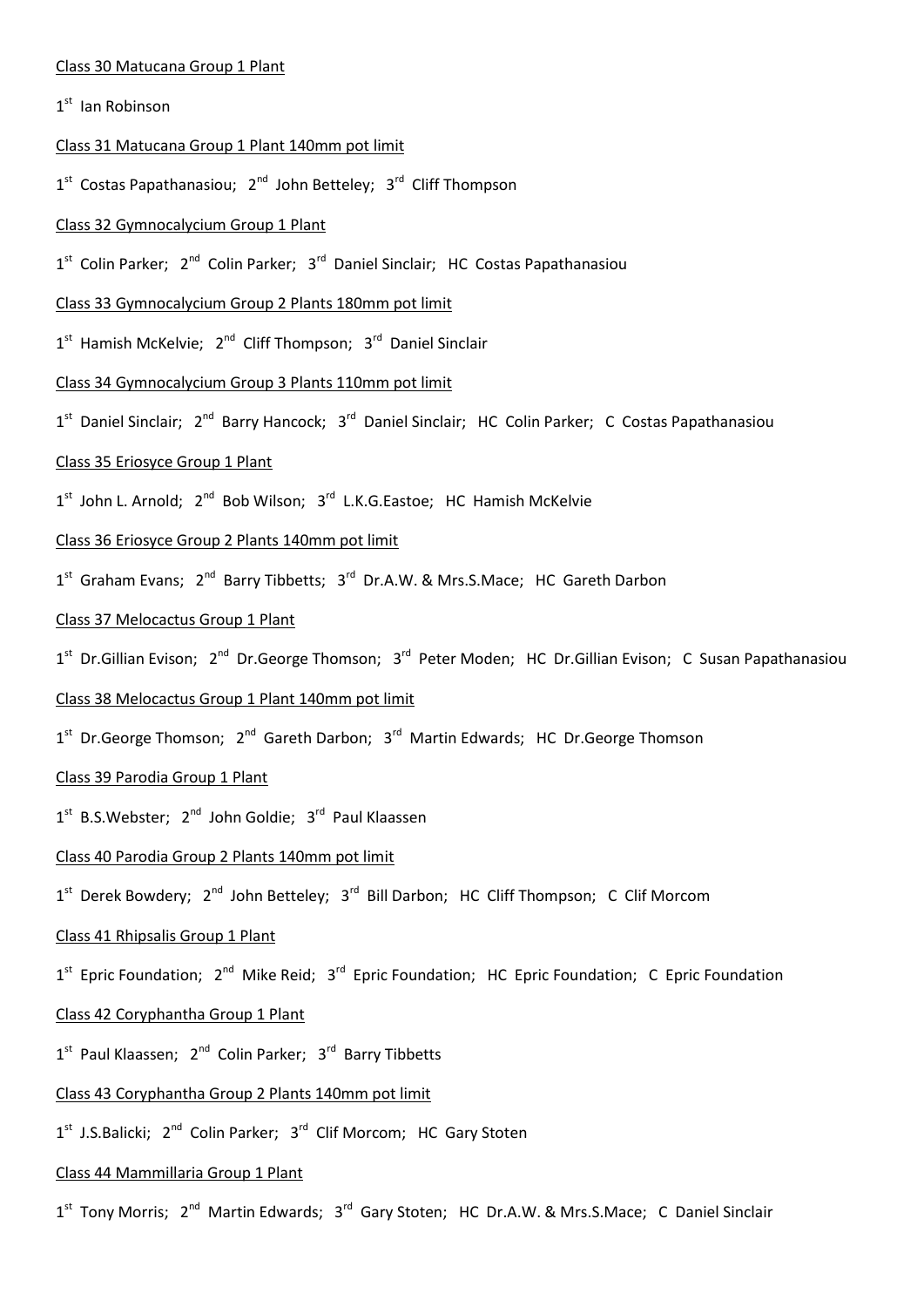### Class 45 Mammillaria Group 2 Plants 260mm pot limit

- 1<sup>st</sup> Christine & David Bruno; 2<sup>nd</sup> Mr. & Mrs.S.Baker; 3<sup>rd</sup> Alice Vanden Bon; HC Geoff Lovell
- Class 46 Mammillaria Group 3 Plants 180mm pot limit
- 1<sup>st</sup> Derek Bowdery; 2<sup>nd</sup> Alice Vanden Bon; 3<sup>rd</sup> Hamish McKelvie

#### Class 47 Mammillaria Group 4 Plants 110mm pot limit

1<sup>st</sup> Alice Vanden Bon; 2<sup>nd</sup> Eddie Bamber; 3<sup>rd</sup> Richard Bleay; HC Christine & David Bruno; C Cliff Thompson

## Class 48 Echinocereus Group 1 Plant

1<sup>st</sup> Richard Watson; 2<sup>nd</sup> Barry Hancock; 3<sup>rd</sup> Curtis Leach

## Class 49 Echinocereus Group 2 Plants 140mm pot limit

1<sup>st</sup> Mr. & Mrs.S.Baker; 2<sup>nd</sup> Barry Tibbetts; 3<sup>rd</sup> Debbie Morcom

#### Class 50 Rebutia Group 1 Plant

1<sup>st</sup> Les Hewitt; 2<sup>nd</sup> Colin Parker; 3<sup>rd</sup> Alice Vanden Bon; HC Hamish McKelvie; C Hamish McKelvie

## Class 51 Rebutia Group 2 Plants 180mm pot limit

1<sup>st</sup> Alice Vanden Bon; 2<sup>nd</sup> Eddie Bamber; 3<sup>rd</sup> Hamish McKelvie; HC Hamish McKelvie; C Costas Papathanasiou

### Class 52 Rebutia Group 3 Plants 110mm pot limit

1<sup>st</sup> Alice Vanden Bon; 2<sup>nd</sup> Geoff Lovell; 3<sup>rd</sup> Cliff Thompson

#### Class 53 Opuntia Group 1 Plant

1<sup>st</sup> Colin Parker; 2<sup>nd</sup> Tony Morris; 3<sup>rd</sup> Dr.George Thomson; HC Barry Hancock; C Barry Tibbetts

## Class 54 Opuntia Group 2 Plants 140mm pot limit

1<sup>st</sup> Debbie Morcom; 2<sup>nd</sup> Graham Evans; 3<sup>rd</sup> Costas Papathanasiou; HC Debbie Morcom; C Dr.George Thomson

## Class 55 Cristate or Monstrose Cactus 1 Plant

1<sup>st</sup> Mr. & Mrs.S.Baker; 2<sup>nd</sup> Daniel Sinclair; 3<sup>rd</sup> Molly Murby; HC Richard Drane

#### Class 56 Cristate or Monstrose Cactus 1 Plant 140mm pot limit

1<sup>st</sup> C.& J.Coombes; 2<sup>nd</sup> Tina Wardhaugh; 3<sup>rd</sup> T.Miles; HC Colin Parker

#### Class 57 Cactus 1 Plant

1<sup>st</sup> Martin Edwards; 2<sup>nd</sup> Rob Stevenson; 3<sup>rd</sup> Martin Edwards

#### Class 58 Cacti 3 Plants 260mm pot limit

1<sup>st</sup> Colin Parker; 2<sup>nd</sup> Bill Darbon; 3<sup>rd</sup> J.S.Balicki; HC Bill Darbon

## Class 59 Cacti (different groups) 3 Plants 140mm pot limit

1<sup>st</sup> Mr. & Mrs.S.Baker; 2<sup>nd</sup> Graham Charles; 3<sup>rd</sup> J.S.Balicki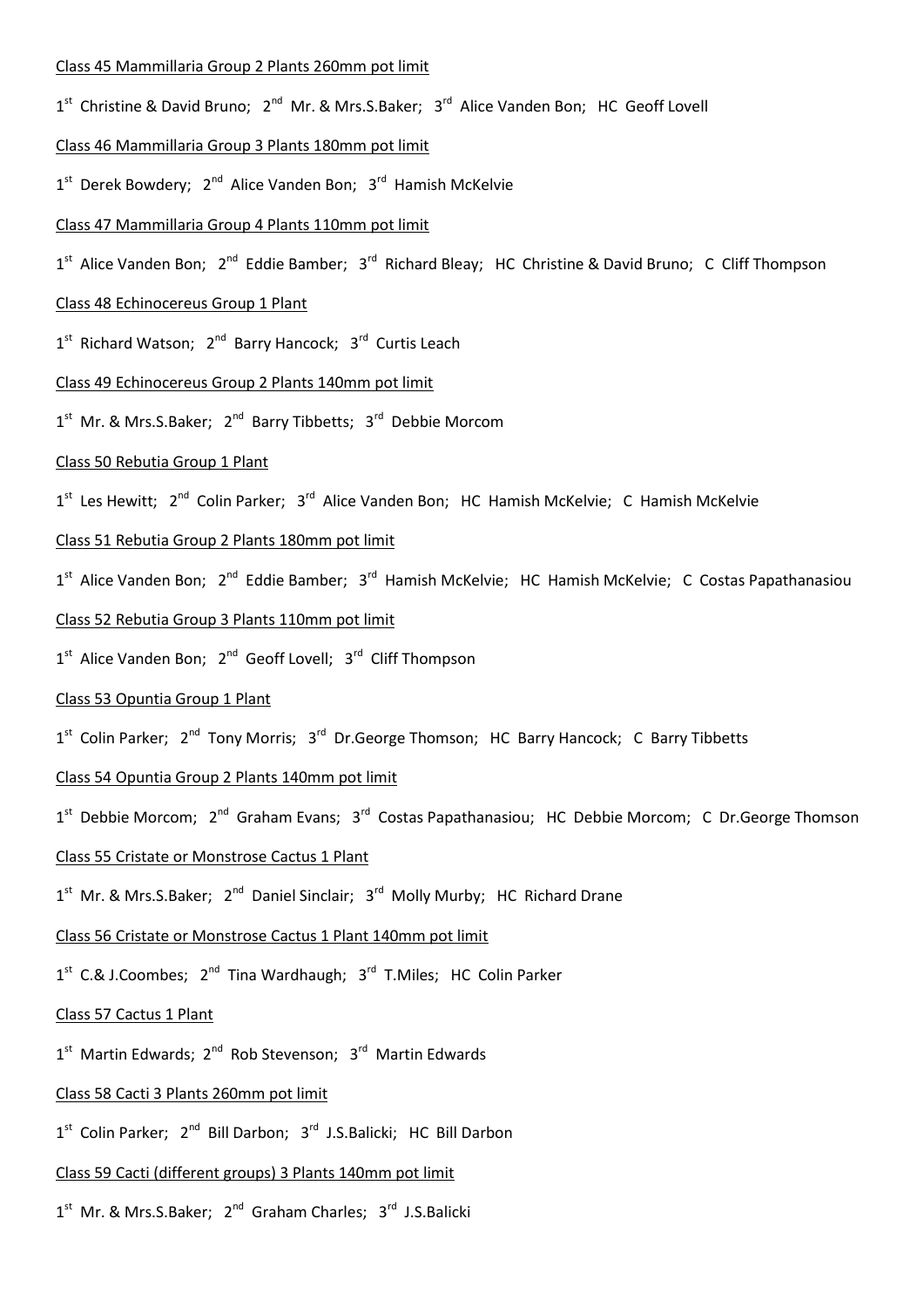#### Class 60 Cacti 9 Plants 90mm pot limit

1<sup>st</sup> Graham Evans; 2<sup>nd</sup> Richard Bleay; 3<sup>rd</sup> Martin Edwards

## **Succulent Classes**

#### Class 61 Agave Group 1 Plant

1<sup>st</sup> Derek Bowdery; 2<sup>nd</sup> Derek Bowdery; 3<sup>rd</sup> P.T.Hollies; HC Bob Potter

## Class 62 Agave Group 1 Plant 260mm pot limit

1<sup>st</sup> Bill Darbon; 2<sup>nd</sup> Derek Bowdery; 3<sup>rd</sup> Ron Wood

#### Class 63 Agave Group 1 Plant 180mm pot limit

1<sup>st</sup> Derek Bowdery; 2<sup>nd</sup> Philip Greswell & Lily Cartier; 3<sup>rd</sup> Derek Bowdery

#### Class 64 Aloe Group 1 Plant

1<sup>st</sup> R.W.Sims; 2<sup>nd</sup> James Gold; 3<sup>rd</sup> Tony Morris; HC Cliff Thompson

# Class 65 Aloe Group 2 Plants 140mm pot limit

1<sup>st</sup> Dr.Gillian Evison; 2<sup>nd</sup> Gill & David Wilson

## Class 66 Gasteria Group 1 Plant

1<sup>st</sup> Bill Darbon; 2<sup>nd</sup> A. & V.Sutton; 3<sup>rd</sup> R.W.Sims; HC Tony Morris

## Class 67 Gasteria Group 2 Plants 180mm pot limit

1<sup>st</sup> Mr. & Mrs.S.Baker; 2<sup>nd</sup> John & Val Galvin; 3<sup>rd</sup> Rob Stevenson

#### Class 68 Haworthia Group 1 Plant

1<sup>st</sup> Terry & Jennifer Smale; 2<sup>nd</sup> John Betteley; 3<sup>rd</sup> Cliff Thompson; HC Gill & David Wilson

## Class 69 Haworthia Group 2 Plants 140mm pot limit

1<sup>st</sup> Mr. & Mrs.S.Baker; 2<sup>nd</sup> Terry & Jennifer Smale; 3<sup>rd</sup> Bob Wilson; HC Adrian Weatherill

### Class 70 Haworthia Group 3 Plants 90mm pot limit

1<sup>st</sup> Bill Darbon; 2<sup>nd</sup> Cliff Thompson; 3<sup>rd</sup> T.Miles; HC Bob Potter; C Justin Gilbert

### Class 71 Crassulaceae Group Adromischus Subgroup 1 Plant

1<sup>st</sup> Derek Tribble; 2<sup>nd</sup> Derek Tribble; 3<sup>rd</sup> Derek Tribble

## Class 72 Crassulaceae Group Adromischus Subgroup 2 Plants 140mm pot limit

1<sup>st</sup> Derek Tribble; 2<sup>nd</sup> Derek Tribble; 3<sup>rd</sup> Derek Tribble; HC John Betteley

## Class 73 Crassulaceae Group Aeonium Subgroup 1 Plant

1<sup>st</sup> Ian Robinson; 2<sup>nd</sup> John Betteley; 3<sup>rd</sup> Gerry Blacoe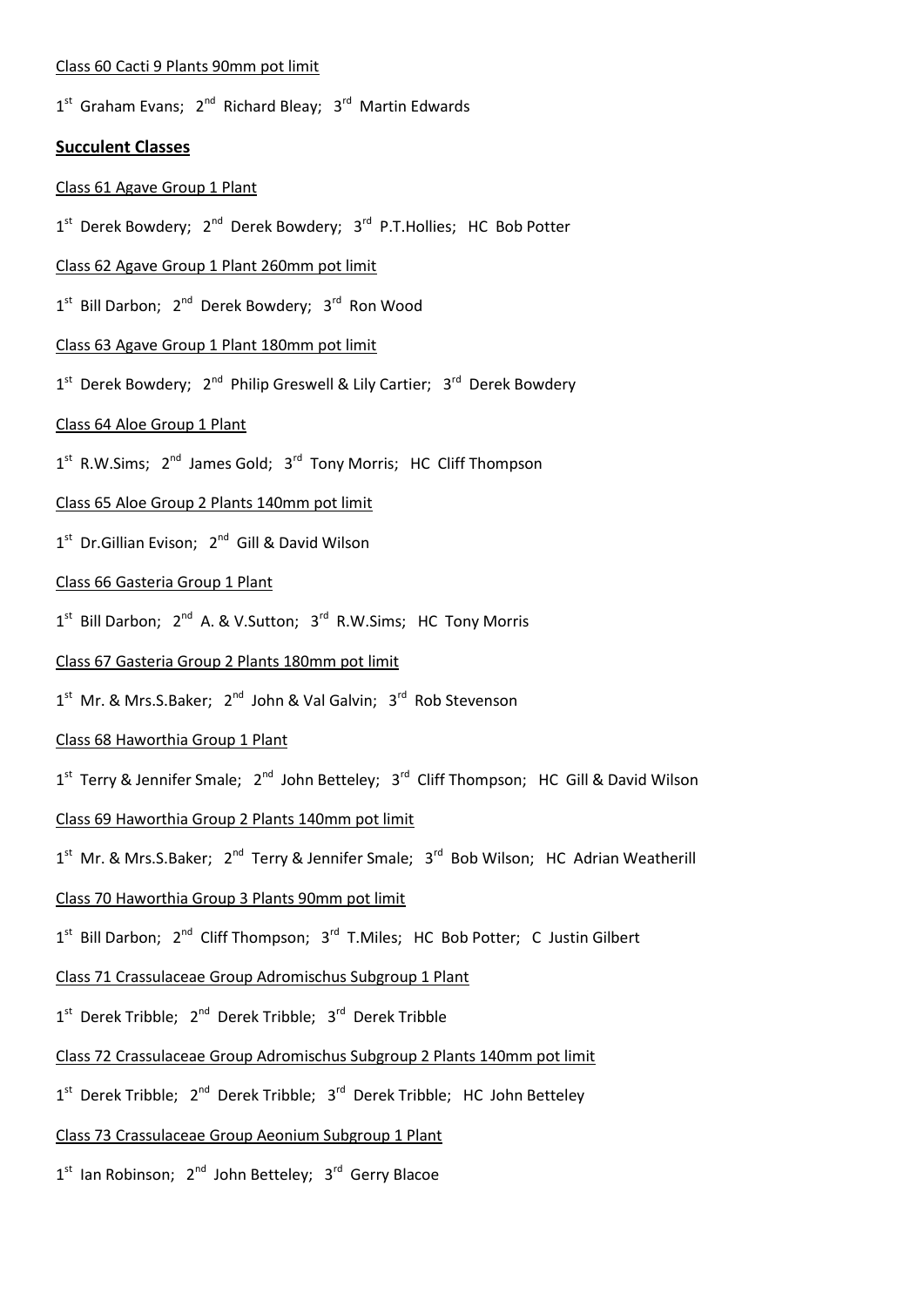### Class 74 Crassulaceae Group Crassula Subgroup 1 Plant

- 1<sup>st</sup> Simon Anderson; 2<sup>nd</sup> A. & V.Sutton; 3<sup>rd</sup> Mike Thewles; HC Trevor Wray
- Class 75 Crassulaceae Group Crassula Subgroup 2 Plants 140mm pot limit
- 1<sup>st</sup> Gareth Darbon; 2<sup>nd</sup> Geoff Lovell; 3<sup>rd</sup> John Betteley

#### Class 76 Crassulaceae Group Echeveria Subgroup 1 Plant

- 1<sup>st</sup> David Fair; 2<sup>nd</sup> Cliff Thompson; 3<sup>rd</sup> Tina Wardhaugh
- Class 77 Crassulaceae Group Echeveria Subgroup 2 Plants 140mm pot limit
- 1<sup>st</sup> B.S.Webster; 2<sup>nd</sup> Cliff Thompson; 3<sup>rd</sup> B.S.Webster

## Class 78 Crassulaceae Group Sedum Subgroup 1 Plant

1<sup>st</sup> Derek Bowdery; 2<sup>nd</sup> Rob Stevenson; 3<sup>rd</sup> John Betteley

## Class 79 Crassulaceae Group Sempervivum Subgroup 1 Plant

1<sup>st</sup> Ray Stephenson; 2<sup>nd</sup> R.W.Sims; 3<sup>rd</sup> Alison Stevenson

## Class 80 Sansevieria Group 1 Plant

- 1<sup>st</sup> Al Laius; 2<sup>nd</sup> Barry Tibbetts; 3<sup>rd</sup> Al Laius; HC Bob Potter
- Class 81 Sansevieria Group 1 Plant 140mm pot limit
- 1<sup>st</sup> Al Laius; 2<sup>nd</sup> Colin Walker & Marjorie Thorburn; 3<sup>rd</sup> John Betteley

### Class 82 Anacampseros Group 1 Plant

- 1<sup>st</sup> Barry Hancock; 2<sup>nd</sup> Colin Parker; 3<sup>rd</sup> B.S.Webster
- Class 83 Anacampseros Group 1 Plant 110mm pot limit
- 1<sup>st</sup> John Betteley; 2<sup>nd</sup> E.A.Harris; 3<sup>rd</sup> Graham Walker; HC E.A.Harris

## Class 84 Pelargonium Group 1 Plant

1<sup>st</sup> Philip Greswell & Lily Cartier; 2<sup>nd</sup> Dr.A.W. & Mrs.S.Mace; 3<sup>rd</sup> Bob Potter

### Class 85 Pelargonium Group 1 Plant 140mm pot limit

- 1<sup>st</sup> Dr.Gillian Evison; 2<sup>nd</sup> Gill & David Wilson; 3<sup>rd</sup> Bob Potter
- Class 86 Mesembryanthemum Group Argyroderma Subgroup 1 Plant
- 1<sup>st</sup> Tony Morris; 2<sup>nd</sup> Trevor Wray; 3<sup>rd</sup> E.A.Harris; HC Barry Hancock
- Class 87 Mesembryanthemum Group Argyroderma Subgroup 2 Plants 110mm pot limit
- 1<sup>st</sup> Trevor Wray; 2<sup>nd</sup> E.A.Harris; 3<sup>rd</sup> Ian Robinson
- Class 88 Mesembryanthemum Group Cheiridopsis Subgroup 1 Plant
- 1<sup>st</sup> Ray Stephenson; 2<sup>nd</sup> Ian Robinson; 3<sup>rd</sup> E.A.Harris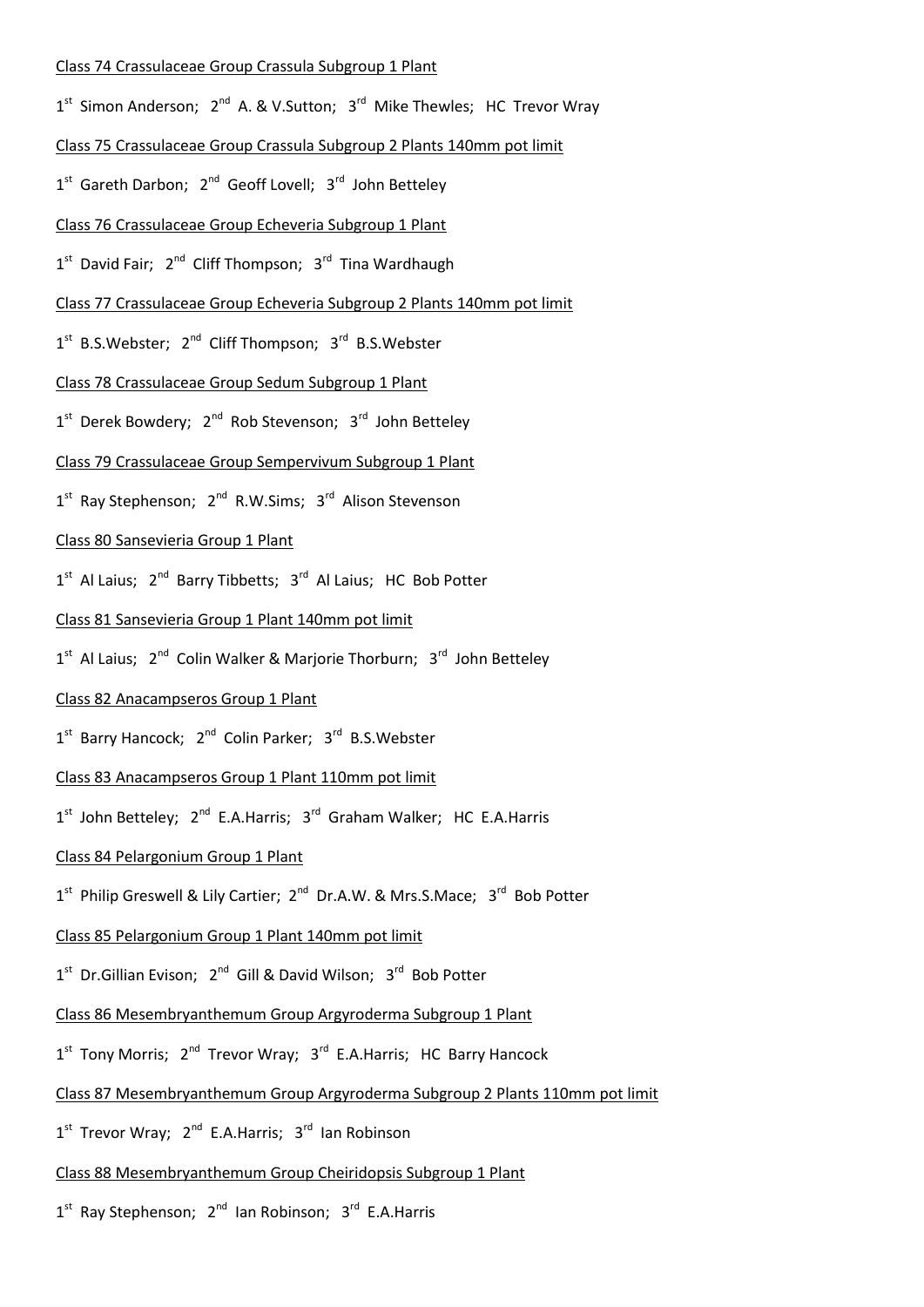#### Class 89 Mesembryanthemum Group Cheiridopsis Subgroup 1 Plant 110mm pot limit

1<sup>st</sup> E.A.Harris; 2<sup>nd</sup> Trevor Wray; 3<sup>rd</sup> John Betteley

#### Class 90 Mesembryanthemum Group Conophytum Subgroup 1 Plant

1<sup>st</sup> Terry & Jennifer Smale; 2<sup>nd</sup> Derek Bowdery; 3<sup>rd</sup> A.& V.Sutton; HC Terry & Jennifer Smale

#### Class 91 Mesembryanthemum Group Conophytum Subgroup 2 Plants 140mm pot limit

- 1<sup>st</sup> Terry & Jennifer Smale; 2<sup>nd</sup> Terry & Jennifer Smale; 3<sup>rd</sup> Terry & Jennifer Smale
- Class 92 Mesembryanthemum Group Conophytum Subgroup 3 Plants 90mm pot limit
- 1<sup>st</sup> Terry & Jennifer Smale; 2<sup>nd</sup> Terry & Jennifer Smale; 3<sup>rd</sup> Terry & Jennifer Smale; HC Terry & Jennifer Smale;
- C Terry & Jennifer Smale

#### Class 93 Mesembryanthemum Group Faucaria Subgroup 1 Plant

1<sup>st</sup> Ian Robinson; 2<sup>nd</sup> Trevor Wray; 3<sup>rd</sup> E.A.Harris

### Class 94 Mesembryanthemum Group Faucaria Subgroup 1 Plant 140mm pot limit

1<sup>st</sup> Tina Wardhaugh; 2<sup>nd</sup> Cliff Thompson; 3<sup>rd</sup> Ian Robinson

#### Class 95 Mesembryanthemum Group Lithops Subgroup 1 Plant

1<sup>st</sup> Barry Hancock; 2<sup>nd</sup> Barry Hancock; 3<sup>rd</sup> Trevor Wray

### Class 96 Mesembryanthemum Group Lithops Subgroup 1 Container display

- 1<sup>st</sup> Brian Fearn; 2<sup>nd</sup> C.& J.Coombes; 3<sup>rd</sup> Barry Hancock; HC E.A.Harris
- Class 97 Mesembryanthemum Group Lithops Subgroup 2 Plants 140mm pot limit
- 1<sup>st</sup> Trevor Wray; 2<sup>nd</sup> Gareth Darbon; 3<sup>rd</sup> Barry Hancock; HC Barry Hancock; C E.A.Harris
- Class 98 Mesembryanthemum Group Lithops Subgroup 3 Plants 90mm pot limit
- 1<sup>st</sup> Adrian Weatherill; 2<sup>nd</sup> Clif Morcom; 3<sup>rd</sup> E.A.Harris; HC John Betteley
- Class 99 Mesembryanthemum Group Nananthus Subgroup 1 Plant
- 1<sup>st</sup> Daniel Sinclair; 2<sup>nd</sup> Cliff Thompson; 3<sup>rd</sup> E.A.Harris
- Class 100 Mesembryanthemum Group Nananthus Subgroup 2 Plants 140mm pot limit
- 1<sup>st</sup> Clif Morcom; 2<sup>nd</sup> E.A.Harris; 3<sup>rd</sup> Ian Robinson
- Class 101 Euphorbia Group 1 Plant
- 1<sup>st</sup> Bob Potter; 2<sup>nd</sup> David Fair; 3<sup>rd</sup> Harold Cooper

## Class 102 Euphorbia Group 2 Plants 260mm pot limit

1<sup>st</sup> Bob Potter; 2<sup>nd</sup> Bob Potter; 3<sup>rd</sup> Dr.Gillian Evison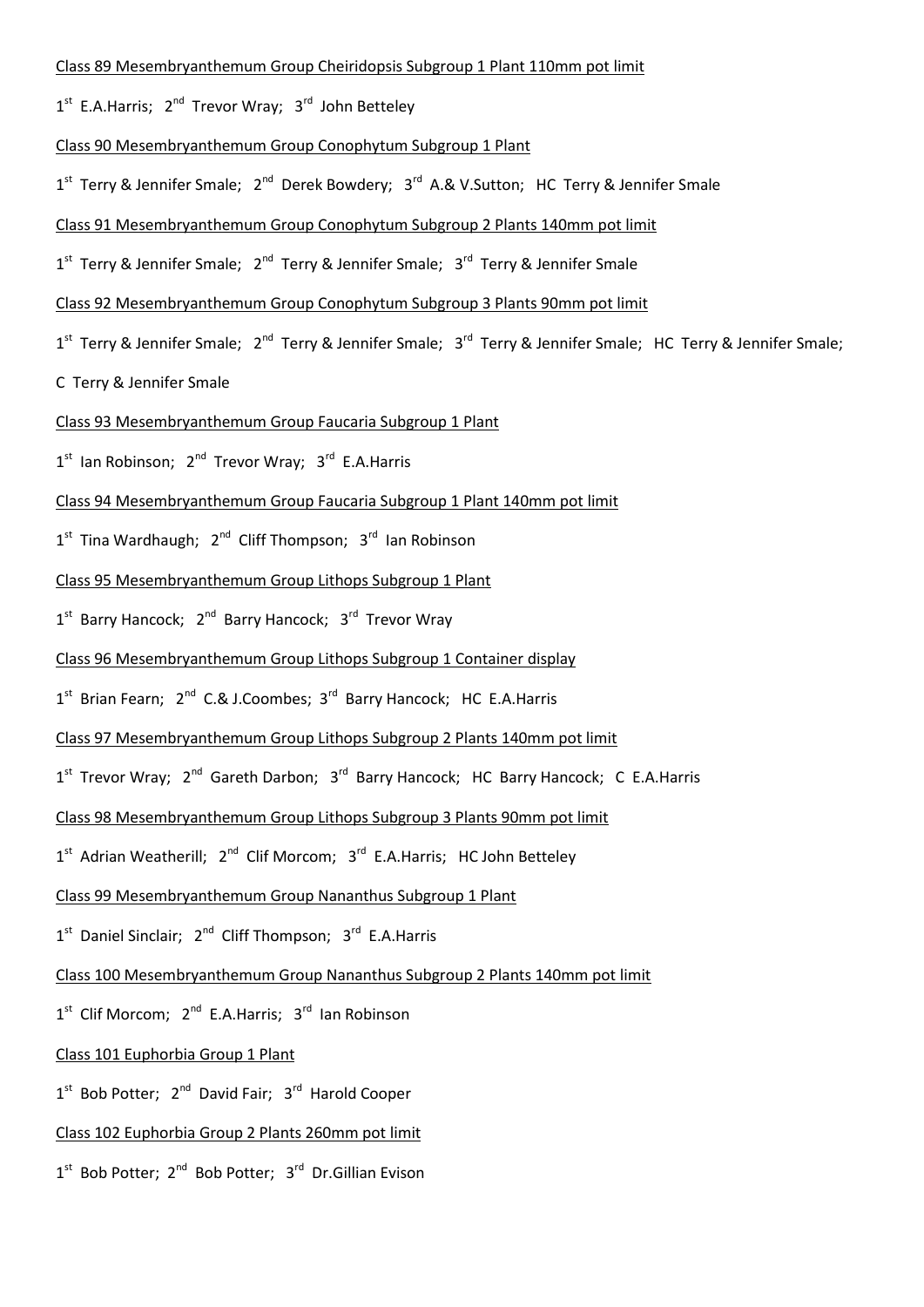### Class 103 Euphorbia Group 2 Plants 180mm pot limit

- 1<sup>st</sup> Colin Parker; 2<sup>nd</sup> Dr.George Thomson; 3<sup>rd</sup> Bob Potter
- Class 104 Euphorbia Group 3 Plants 140mm pot limit
- 1<sup>st</sup> Dr.Gillian Evison; 2<sup>nd</sup> Bob Potter; 3<sup>rd</sup> Tina Wardhaugh; HC P.T.Hollies

## Class 105 Euphorbia Group 4 Plants 110mm pot limit

1<sup>st</sup> Dr.Gillian Evison; 2<sup>nd</sup> Tina Wardhaugh; 3<sup>rd</sup> Bob Potter

## Class 106 Stapelia Group 1 Plant 140mm pot limit

## No entries

## Class 107 Stapelia Group Caralluma Subgroup 1 Plant

1<sup>st</sup> Dr.Gillian Evison; 2<sup>nd</sup> Dr.Gillian Evison; 3<sup>rd</sup> P.T.Hollies

## Class 108 Stapelia Group Echidnopsis Subgroup 1 Plant

1<sup>st</sup> Dr.Gillian Evison; 2<sup>nd</sup> Colin Parker

## Class 109 Stapelia Group Hoodia Subgroup 1 Plant

1<sup>st</sup> T.Miles; 2<sup>nd</sup> Costas Papathanasiou

## Class 110 Ceropegia Group 1 Plant

1<sup>st</sup> Amelia Williams; 2<sup>nd</sup> Julia Davenport; 3<sup>rd</sup> Tina Wardhaugh

## Class 111 Ceropegia Group 1 Plant 140mm pot limit

1<sup>st</sup> Bob Potter; 2<sup>nd</sup> Colin Parker; 3<sup>rd</sup> Christine & David Bruno; HC Dr.Gillian Evison

## Class 112 Pachypodium Group 1 Plant

1<sup>st</sup> Dr.Gillian Evison; 2<sup>nd</sup> Martin Edwards; 3<sup>rd</sup> Colin Parker; HC Bob Potter

## Class 113 Pachypodium Group 1 Plant 180mm pot limit

1<sup>st</sup> Bob Potter; 2<sup>nd</sup> Bob Potter; 3<sup>rd</sup> Geoff Lovell; HC Bob Potter

## Class 114 Othonna Group 1 Plant

1<sup>st</sup> Dr.A.W. & Mrs.S.Mace; 2<sup>nd</sup> Tina Wardhaugh; 3<sup>rd</sup> John Ede

## Class 115 Othonna Group 1 Plant 110mm pot limit

1<sup>st</sup> Mr. & Mrs.S.Baker; 2<sup>nd</sup> Tina Wardhaugh; 3<sup>rd</sup> Gareth Darbon

### Class 116 Adenia Group 1 Plant

1<sup>st</sup> Dr.George Thomson; 2<sup>nd</sup> Geoff Lovell; 3<sup>rd</sup> Curtis Leach; HC Derek May; C Dr.Gillian Evison

## Class 117 Adenia Group 1 Plant 140mm pot limit

1<sup>st</sup> Colin Parker; 2<sup>nd</sup> Gerry Blacoe; 3<sup>rd</sup> Geoff Lovell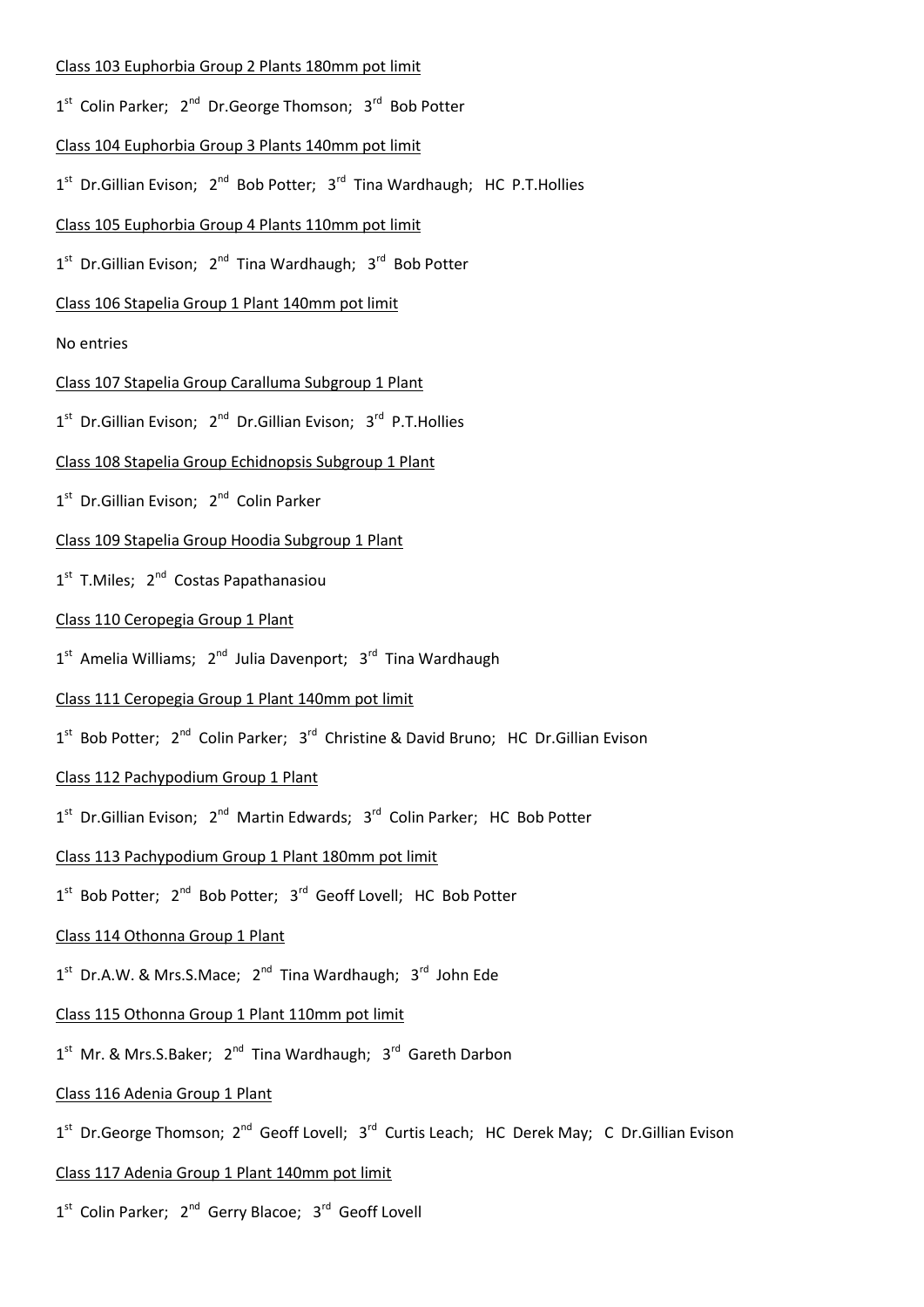### Class 118 Peperomia Group 1 Plant

1<sup>st</sup> Philip Greswell & Lily Cartier; 2<sup>nd</sup> Christine & David Bruno; 3<sup>rd</sup> Ray Stephenson

### Class 119 Dorstenia Group 1 Plant

1<sup>st</sup> Dr.Gillian Evison; 2<sup>nd</sup> Dr.Gillian Evison; 3<sup>rd</sup> Bob Potter; HC Tina Wardhaugh

### Class 120 Dorstenia Group 1 Plant 110mm pot limit

1<sup>st</sup> Dr.Gillian Evison; 2<sup>nd</sup> Bob Potter; 3<sup>rd</sup> Colin Parker; HC Molly Murby

## Class 121 Didieria Group 1 Plant

1<sup>st</sup> Bob Potter; 2<sup>nd</sup> Dr.Gillian Evison; 3<sup>rd</sup> Bob Potter; HC Geoff Lovell; C Epric Foundation

## Class 122 Didieria Group 1 Plant 180mm pot limit

1<sup>st</sup> Curtis Leach; 2<sup>nd</sup> Bob Potter; 3<sup>rd</sup> Ron Wood

## Class 123 Kedrostis Group 1 Plant

1<sup>st</sup> Tina Wardhaugh; 2<sup>nd</sup> Bob Potter; 3<sup>rd</sup> Susan Papathanasiou

## Class 124 Kedrostis Group 1 Plant 180mm pot limit

1<sup>st</sup> Curtis Leach; 2<sup>nd</sup> Geoff Lovell; 3<sup>rd</sup> Bob Potter; HC Cliff Thompson; C Christine & David Bruno

## Class 125 Cristate or Monstrose Succulent 1 Plant

1<sup>st</sup> Hamish McKelvie; 2<sup>nd</sup> Dr.Gillian Evison; 3<sup>rd</sup> Curtis Leach

### Class 126 Cristate or Monstrose Succulent 1 Plant 140mm pot limit

1<sup>st</sup> Philip Greswell & Lily Cartier; 2<sup>nd</sup> Angelika Money; 3<sup>rd</sup> Derek Bowdery

### Class 127 Succulent 1 Plant

1<sup>st</sup> Bob Wilson; 2<sup>nd</sup> Colin Parker; 3<sup>rd</sup> Bob Potter; HC Geoff Lovell; C Derek Bowdery

### Class 128 Succulents 3 Plants 260mm pot limit

1<sup>st</sup> Tina Wardhaugh; 2<sup>nd</sup> Martin Edwards; 3<sup>rd</sup> Dr.Gillian Evison

### Class 129 Succulents (different groups) 3 Plants 140mm pot limit

1<sup>st</sup> Dr.Gillian Evison; 2<sup>nd</sup> Mr. & Mrs.S.Baker; 3<sup>rd</sup> Costas Papathanasiou; HC Bob Potter; C Colin Parker

## Class 130 Succulents 9 Plants 90mm pot limit

1<sup>st</sup> Dr.Gillian Evison; 2<sup>nd</sup> Geoff Lovell; 3<sup>rd</sup> Cliff Thompson

# **Collections**

## Class 131 A Thematic Exhibit of Cacti and/or Succulents in a space 610mm x 610mm.

1<sup>st</sup> Mr. & Mrs.S.Baker; 2<sup>nd</sup> Brian Fearn; 3<sup>rd</sup> Brian Fearn; HC Brian Fearn